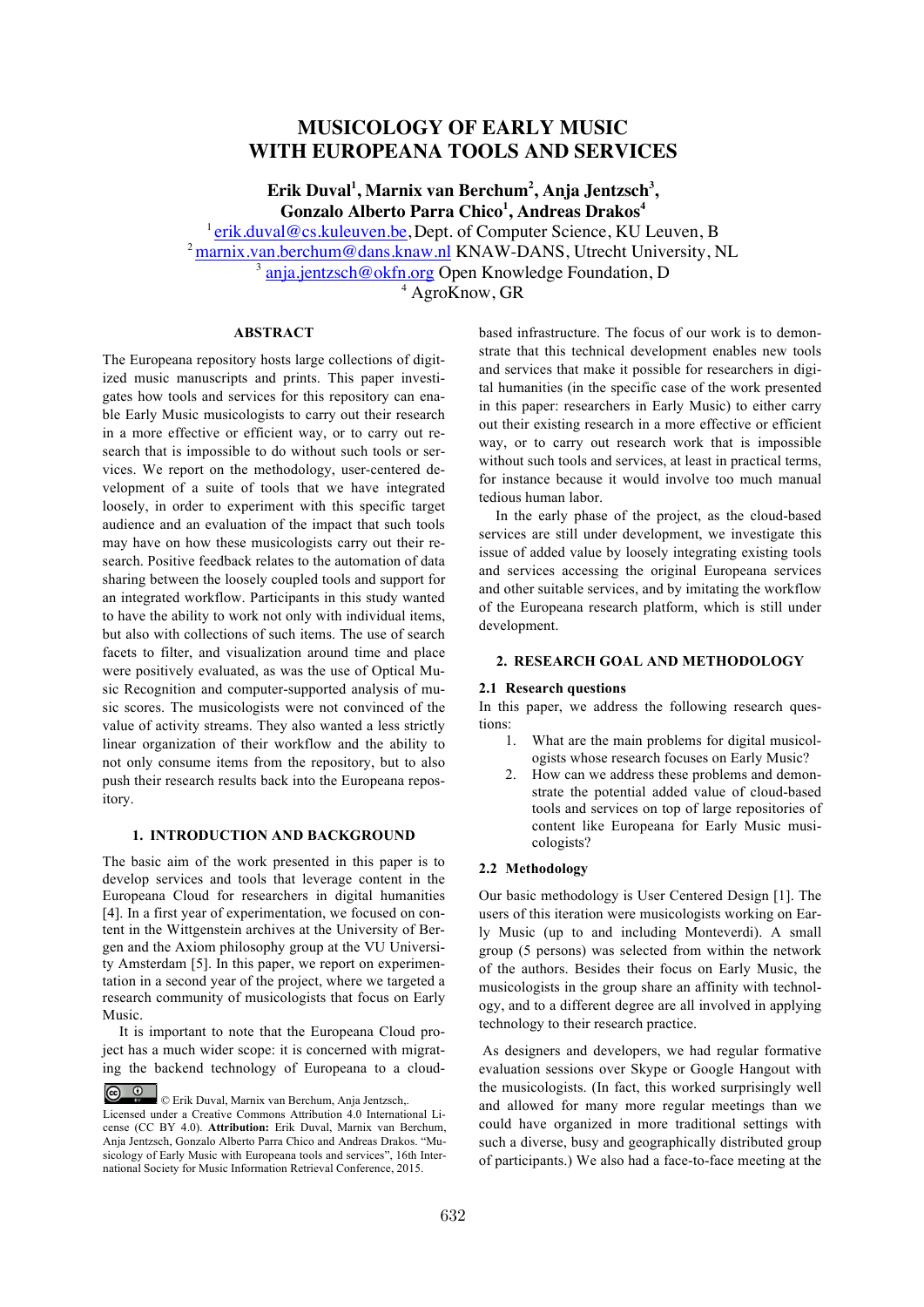end of the yearly development cycle, for a more in-depth evaluation (see section 6).

In initial meetings the musicologists discussed with us the workflow, computational tools, and content that they currently use.

It is important to note that the evaluation sessions focused on usefulness and usability-in-the-large, i.e. on whether or not the foreseen tools and associated research methodology would actually be of any substantial added value to the researchers involved. We wanted, more specifically, to find out whether our approach could help them to actually change the way they work, whether such an approach would address problems that they may or may not be aware of in their current way of working, etc. Only to a much lesser extent were we interested in finding out whether the Early Music researchers can carry out their current way of working in a more efficient way with our tools and methodology.

#### **3. RELATED WORK**

In the past decades, the musicology community in general has been actively involved in the use and development of digital tools for enhancing musicological research. The scholarly study of Early Music is no exception, focusing on very specific problems from this period of music history, while still making use of generic solutions. The development of encoded music formats has been very important, opening up opportunities for musicologists to make use of and analyze machine-readable scores [18]. Seminal work on music encoding is carried out from the eighties onwards, culminating for now in more recent work on how full digital, critical editions of Early Music could be conceived. Further proof of the affinity of the Early Music community can be found in a special issue of the journal *Early Music* (i.e. Volume xlii (2014), No. 4). Whereas some research has focused on Optical Music Recognition (OMR) for automated metadata generation [11], we rely on metadata from repositories of musical sources (manuscripts, prints) in Europeana and apply OMR techniques in a later step in order to generate a machine readable music encoding for analysis (see section 5.5). In that sense, the scope and goal of the work presented here is more similar to [6], though we focus specifically on Early Music and a User-Centered Design approach for end user tool design and development (section 2.2). An outcome of this approach is that we provide geospatial and time based visualization of search results, rather than a more conventional list of search results, as used in for instance [11]. In fact, we believe that visual approaches to music access remain underexplored, despite some work like [16] and [19]. Our work is a bit different from this earlier work on visualization in that it focuses more on visualizations based on geospatial and time based characteristics of music rather than on visualizing clusters of related music.

The User-Centered Design approach, which is also central to the work presented in this paper, found its way already in the emerging field of 'digital musicology' [2][3] but our focus is on leveraging the content from largescale repositories for musicology.

### **4. MAIN PROBLEMS FOR MUSICOLOGISTS**

At the initial stage of our work, we identified the following four core problems for the musicologists in our discussions with them:

- 1. Difficulty of creating the data and metadata needed: the creation of encoded music scores of Early Music (i.e. 'musical data') is a laborious task, which is often carried out with proprietary software packages not suited for the particular types of music notation from this period. Likewise, the metadata on these scores, their original sources, the composers etc. are locked into paper publications and not easily transformed into digital format.
- 2. Lack of digital corpora with music scores: there are some repositories with music scores for Early Music, like for example CMME (http://www.cmme.org), ECOLM (http://www.ecolm.org), the Josquin Research Project (http://josquin.stanford.edu) and SIMSSA (http://www.simssa.ca) [6], but they are fragmented and it is tedious and timeconsuming to go through the different repositories (each with their own query facilities) and do a systematic search for a particular composer or theme.
- 3. Information exchange and linking of data when working with different tools: although there are specific tools to process music scores, they do not inter-operate and it is again quite tedious and time-consuming to apply different tools on the same content and then to integrate the results of the different tools.
- 4. Retrieval and analysis of contextual information about the music scores, from bibliographical and historical databases, like the Oxford Music Online (http://www.oxfordmusiconline.com/) or RILM (http://www.rilm.org).

As will become clear in the remainder of this paper, we eventually succeeded in addressing the  $1<sup>st</sup>$ ,  $2<sup>nd</sup>$  and  $3<sup>rd</sup>$ problem listed above.

### **5. TOOL SETUP**

#### **5.1 Introduction**

In order to investigate how technology can help the musicologists with these problems, we designed, created, integrated and evaluated a set of prototype tools that extends the toolset we prepared for the philosophers the year before. The complete toolset consists of (see Figure 1):

• Ariadne Finder (section 5.2): this tool, personalized for musicologists, helps researchers search and find content coming from Europeana and other sources in a simple and integrated way the intent is that this tool addresses problem 2 mentioned above;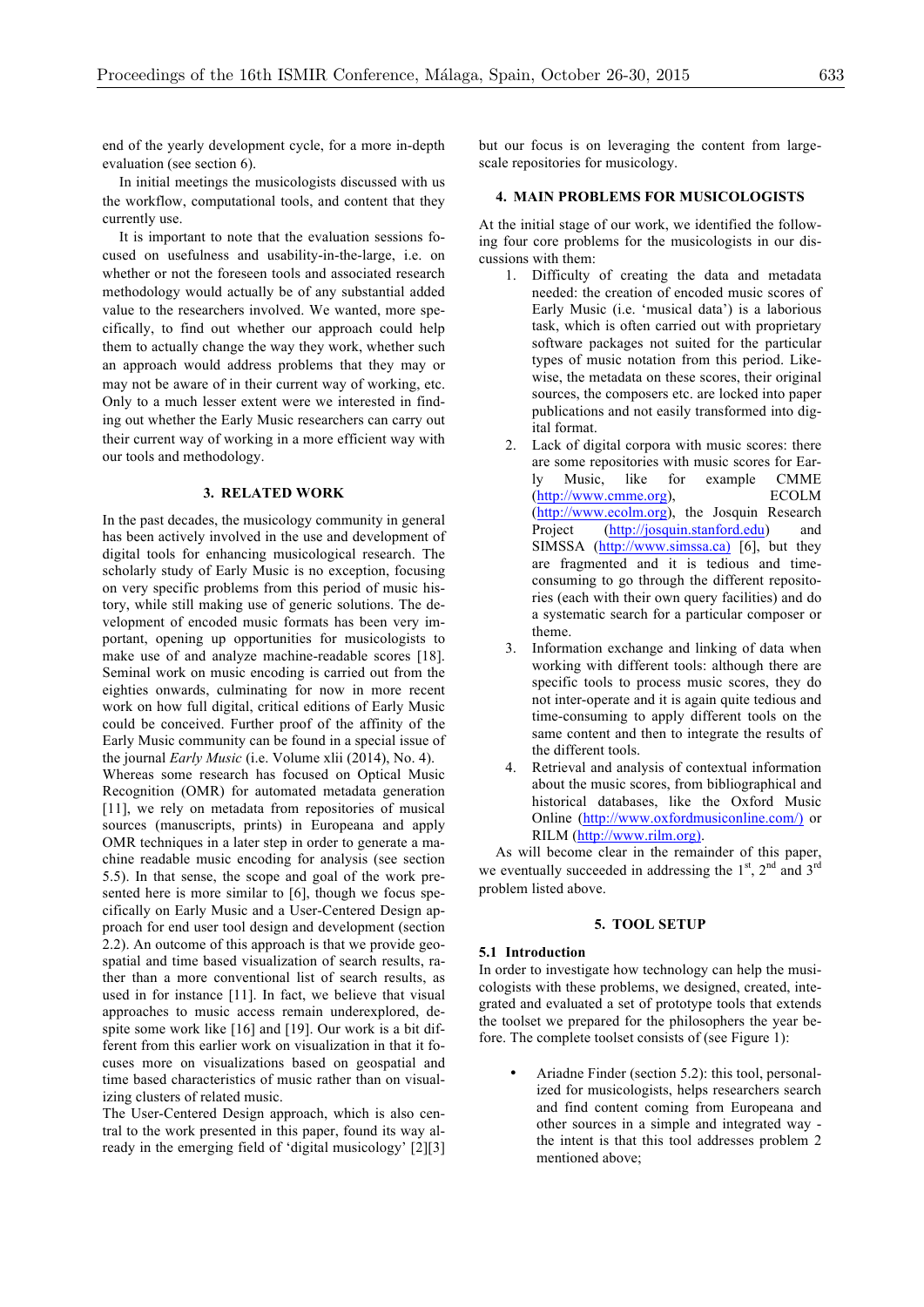- TimeMapper (section 5.3): this integrated tool visualizes the search results from the Ariadne finder on a timeline and an interactive map, in order to enable the musicologists to further filter the content and get a better overview of the different resources found on Europeana (http://timemapper.okfnlabs.org);
- Activity Stream (section 5.4): this service, integrated in all the tools, captures and presents the different actions carried out by the users in their interactions with the tools;
- Aruspix (section 5.5): this is an optical music recognition (OMR) tool which transforms prints of Early Music scores into MEI [13];
- Music21 (section 5.6): this is a Python-based set of tools for analysing music encoded as XML (http://web.mit.edu/music21/) [6].



Figure 1: Schema of interconnected tools;

### **5.2 Ariadne Finder**

A series of meetings with the musicology researchers enabled us to identify the content collections of interest. To the Europeana base collection, we added the resources from RISM (http://www.rism.info/) , and integrated them in the Finder. RISM is a well-known and extensively used inventory of musical sources. The abbreviations of library sigla used in RISM, have an authoritative character within musicology, and can be used as a controlled vocabulary in a digital environment.

After the first year experimentation, we simplified the user interface of the Finder by removing some predefined categories from the home screen. Instead, we made a list of four search facets (i.e. provider, media type, language, and year) available on the first screen with the search results.

The integration of the RISM collection was a great challenge: the data covered by RISM (metadata on primary musical sources) are heterogeneous and quite different from the ones provided by Europeana. To allow the integration with the Finder backend and to enable the visualisation of search results in a uniform way, transformation of the metadata to an internal format was required. Moreover, linking to the actual resource was not possible, since RISM provides metadata on the current (physical) holding of the sources, and does not provide links to the digitized versions of the sources.

The Finder is used as the 'baseline' tool for the integration of the other tools, listed below. Both the Activity Stream and the TimeMapper are integrated in the Finder to see the past user activities (i.e. searches) and to visualise search results respectively. When viewing an individual search result, the connection to Music21, through Aruspix, is also available.

In Figure 2, the listing of the search results is shown, with the facets on the left that can be used to further refine the search. Finally, Figure 3 shows how an individual search result is displayed to the user, with the links to the functionality of Aruspix and Music21.

|                          | The Early Music Finder                                                                                                                                                                                                                                                                 |                   |
|--------------------------|----------------------------------------------------------------------------------------------------------------------------------------------------------------------------------------------------------------------------------------------------------------------------------------|-------------------|
|                          |                                                                                                                                                                                                                                                                                        |                   |
|                          |                                                                                                                                                                                                                                                                                        |                   |
|                          | Search have<br>$\alpha$                                                                                                                                                                                                                                                                |                   |
| Provider                 | Active Dates                                                                                                                                                                                                                                                                           |                   |
| Media Type               | Search for "" returned total: 1191 results                                                                                                                                                                                                                                             |                   |
| Language                 | Carriones sacrae liber 6 [Musikdrack]<br>Augsbe (Newes)                                                                                                                                                                                                                                |                   |
| <b>Year</b>              |                                                                                                                                                                                                                                                                                        | <b>Yies Mass</b>  |
| <b>Course</b> The Marine | Six duos pour deux violons, oeuvre VIII<br>Dedicado a: Deduis a Montesu la Baron de Bagga"                                                                                                                                                                                             |                   |
|                          |                                                                                                                                                                                                                                                                                        | <b>Ties Line</b>  |
|                          | súbor partov; Missa ex C<br>printed of this books bill to 1-429 Kalmanik Hadabad Bula a lamb! known Slower material to a voluview pod 420 signaturant, a total redesport 526, then<br>115 Hafe a postularitat na system from etaly selms signatura i ristrapionelicità inche Coloilite |                   |
|                          |                                                                                                                                                                                                                                                                                        | <b>Tiew Lines</b> |
|                          | (3 Duetti, D.C.Eu)<br>279 Kansasi Antonio (5 Dunti, D.C.Ec) del figo Kansasi. Mc. (Vol.) (1779; 2 Sec. (in Sannashandashaft at Sannashand) v(L vi E Op. 5 No. 2.8 ft 5                                                                                                                 |                   |

Figure 2 : Search results in the Finder

| Search Issue                                                                   |                                       | a |                            |
|--------------------------------------------------------------------------------|---------------------------------------|---|----------------------------|
|                                                                                |                                       |   |                            |
|                                                                                |                                       |   |                            |
|                                                                                |                                       |   |                            |
| Il primo libro de ricercari da cantare a quattro voci. Tenore ([Reprod.]) / di |                                       |   |                            |
| Claudio Merulo da Corregio                                                     |                                       |   |                            |
| Depresses<br>Collection: Italian books batos 1671; 134.2                       | Deneman<br><b>Indian</b>              |   | C Arrest the seconds       |
| Owentarios:                                                                    | Enostine                              |   | <b>O</b> View in Europeans |
| National Library of France                                                     | <b>Banca</b>                          |   |                            |
|                                                                                |                                       |   | J. Ones is Marie 21        |
| Contributor                                                                    |                                       |   |                            |
| appearer di li figliscii di Antonio Gerdeni (in Veneta)                        | Zype<br>monographie imprimes, protect |   |                            |
| <b>Creston</b><br>Marsin, Claudie (2005-2404)                                  | monograph.                            |   | A Home                     |

Figure 3 : Individual search result in the Finder

The Ariadne Finder for the Musicologists group can be accessed at http://greenlearningnetwork.com/cmmefinder/.

#### **5.3 TimeMapper**

Europeana provides a variety of metadata for its resources, including thumbnail images, geo-coordinates and time information. TimeMapper visualizes the temporal and geographical characteristics of resources.

TimeMapper is a data visualization tool that allows for the creation of timelines and timemaps using Google spreadsheets (http://timemapper.okfnlabs.org). While the Finder provides the user with a faceted search for Europeana resources, it might still be difficult to navigate through large amounts of search results. We integrated TimeMapper in our tool chain to provide an interactive geo-spatial visualization of the search results. This enables users to quickly navigate the metadata and to order resources on the basis of time and place of publication. In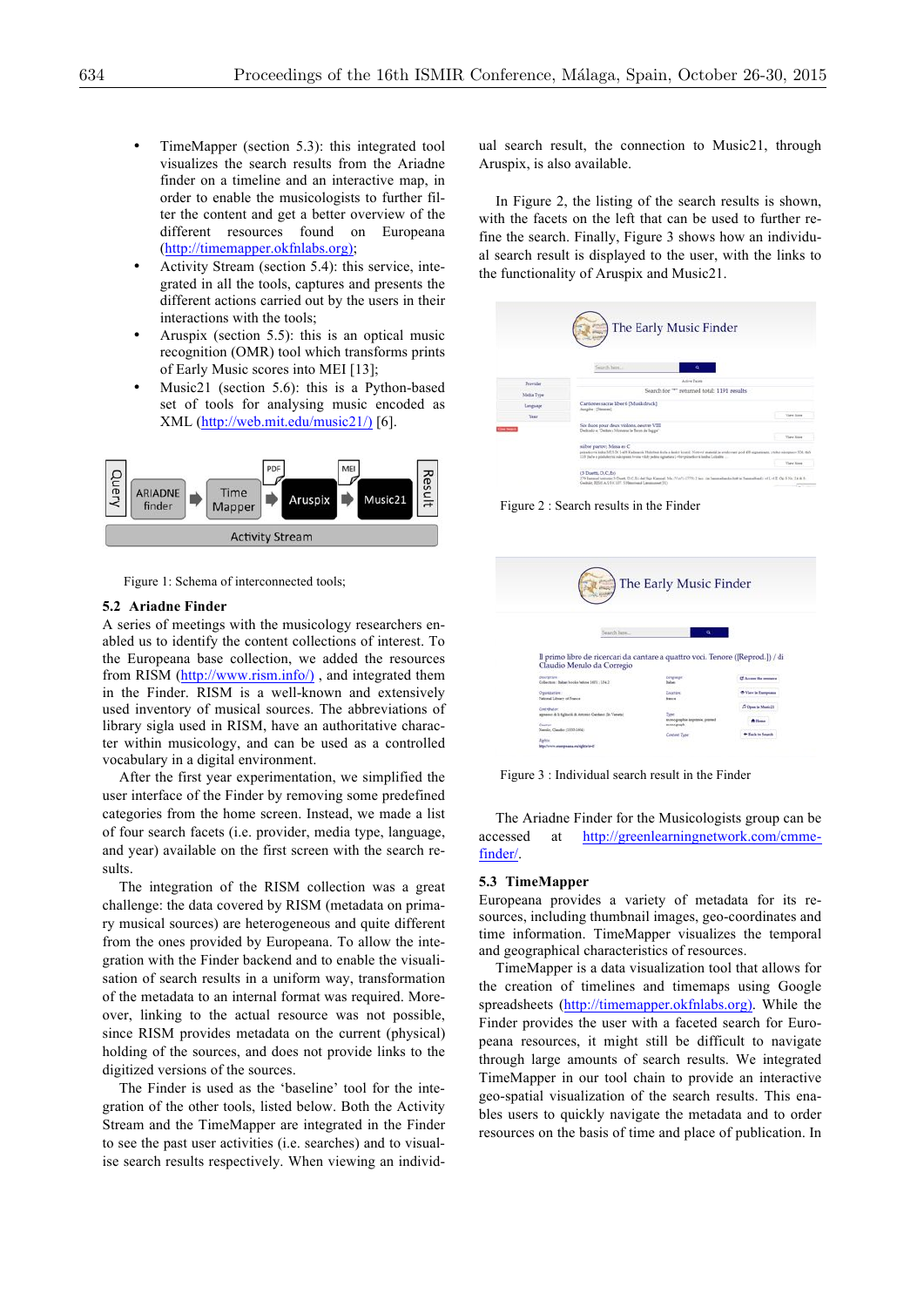this way, they can more easily identify resources worth studying in more detail.

Figure 4 shows the TimeMapper when drilling down into resources that match the keyword "Gardano". TimeMapper is available under the MIT licence. The tool can be accessed via the Ariadne Finder button labelled "View in TimeMapper".



Figure 4: TimeMapper showing resources published by Gardano

### **5.4 Activity Stream**

Based on our earlier work on community reading awareness **Error! Reference source not found.** and supporting the Science 2.0 idea of enhancing collaboration among researchers [17], we have designed, developed and deployed a web application called the "Activity Stream (AS)", enabling researchers to share their work related activities within a community. More specifically in the context of the Early Music musicologists, the application aggregates "search" and "visualize" activities, and makes researchers aware of what their peers are currently working on.

In the first prototype, the AS presented information about "searches" that were carried out with the Ariadne Finder and terms that were "visualized" using the Time-Mapper, as illustrated by Figure 5. The activities in the stream are structured as: Actor | verb | (Object). For example, "User from GR" | "has searched" | "Bolzano". For the musicologists, two new activities were added to the activity stream: interpretation and processing. These represent the usage of the Aruspix and Music21 components (see below).



Figure 5: Main screen of the activity stream

The Activity Stream is implemented as a web application (using HTML and JavaScript) and deployed using the Google App Engine (GAE). Together with the terms used to perform a search or visualization, a link to the tool showing the outcome of that action is provided. Also, in order to provide users the flexibility to filter activities, tool grouping was added to the application. For instance, by clicking on the tool's name (e.g.: Finder or TimeMapper) the user can consult the stream of activities from that tool only.

The Activity Stream allows us to digest different events sent from different tools (via REST services) used by researchers, but also provides the possibility to embed these in other software components. For example, the application supports RSS syndication as a passive notification system. Figure 6 illustrates the current activity sources and outlets.



Figure 6: Information sources and destinations of the Activity Stream

#### **5.5 Aruspix**

Aruspix is an optical music recognition (OMR) tool that scans early music prints, transcribes them and encodes them into the MEI standard [9][10][15].

While there are other OMR tools available, mainly for music in common music notation, Aruspix is the only tool to our knowledge that can handle scores printed in the  $16<sup>th</sup>$  and  $17<sup>th</sup>$  centuries with movable typefaces. Such scores are often difficult to examine with existing superimposition and optical recognition software, as they present a number of specific layout and format problems and are quite often in a deteriorated state because of their age [12][13][14].

The printing techniques of that time mean that differences can exist between copies produced in the same print run, and comparison of these copies by superimposition can enable more accurate critical editions to be prepared. Digitizing the scores through optical recognition can enable us to collate different editions regardless of layout, and is also useful in for instance the preparation of digital music libraries.

For Europeana Cloud, we use the command line version of Aruspix that automatically converts digital scans of scores to MEI files in a page-wise fashion. We then need to combine the pages into a single score again.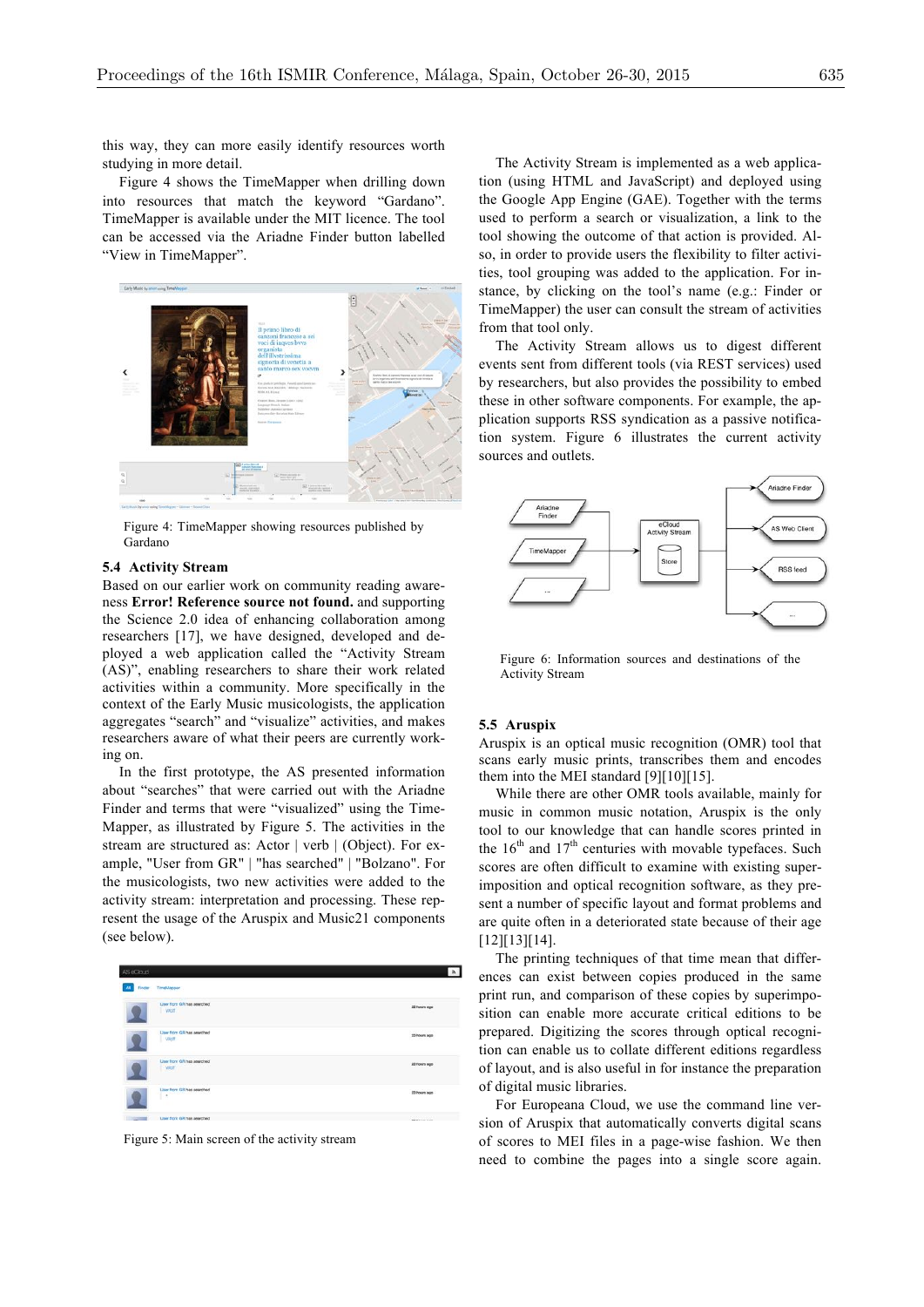Moreover, the MEI version being used by Aruspix is a new and not yet standardized one[13].

Since Music21 (see next section) needs MEI files that use the 2012 or 2013 specification, we developed an XSLT program to transform the MEI files that Aruspix delivers into this newer format.

The command line version sends requested score transcriptions to the Music21 service for further analysis (Section 5.6). Furthermore, it sends activity on transcribed scores to the Activity Stream (Section 5.4).

#### **5.6 Music21**

Music21 is a Python-based object-oriented toolkit for computer-aided musicology that allows music information, extraction and generation, together with music notation editing and scripting in symbolic (score-based) forms (http://web.mit.edu/music21/)[6]. The toolkit is able to import different formats, such as MusicXML and **MEI** 

We extended the Music21 web application module in order to provide parsing and processing requests to a |Music21 installation running on a server. In the workflow, Music21 is used after the Aruspix service has created an MEI version of a score. With an MEI file, a specific set of actions becomes available to the musicologists in order to support them with the analysis of the music involved: calculation of 'Parts and Measures', calculation of the 'Pitch ranges' and requesting the 'legal melodic intervals' of a score.

### **6. EVALUATION**

### **6.1 General evaluation**

To start the discussion, the complete workflow of tools was presented to the musicologists. Afterwards, questions were asked regarding the usefulness of their current tool setup. In general, the participants agreed that the way in which the tools support the research process is helpful. The connection of existing tools (optical music recognition and processing of encoded scores) and automating the process of data sharing between these tools is of great value for them, as it saves them time with their research tasks, compared with using the tools individually. Actually, some of the musicologists had not been able to manually feed the output of one tool as input to the next tool in the workflow.

While the participants found the overall workflow useful, they were also interested in details about specific parts of it. Some of them suggested that, in some cases, just one or two tools are more relevant for their research (e.g. converting a score into a computer readable format or importing their own encoded scores for processing with Music21). This is mainly related to their very varied technical background and research goals. Some of the participants are computational musicologists that regularly use tools like Music21, while others are more traditional musicologists that work with the original sources and have very limited digital research experience.

The participants agreed with the added value of the loosely integrated workflow while doing research on a single item (score), but also observed that the workflow could be automated for use at a larger scale (e.g. a large dataset of scores of a specific period or region). Such automation could be of great value in order to answer research questions about a complete collection or in order to generate new questions for such a collection.

#### **6.2 Ariadne Finder, TimeMapper and Activity Stream**

After the musicologists discussed the overall workflow, the loose coupling and setup of tools, they were prompted to assess the tools on an individual level.

From the set of tools adapted from the experimentation the year before with the philosophers [6], the Time-Mapper was considered the most interesting and relevant for musicology research. In its current form, the tool provides a visualization of scores based on location and year of print. The participants suggested extending the functionality of the tool, for example with the use of more information than just the data of publication of the prints (e.g. include the information gathered in the Music21 tools, like parallel fifths, valid melodies, or other species counterpoints of a score or measure) or the possibility to compare different timelines that represent results for different search terms. This feedback basically confirms the relevance and usefulness of information visualization techniques in general for musicology research [16][19].

The Finder was mostly seen as a tool that provides existing functionality, similar to what other search engines provide, though the musicologists acknowledged the value of having facets to filter the result set. They suggested to personalize facets to terms that are closer to musicologist research practice, for example, to use 'printed books', 'manuscripts', 'single pieces' instead of 'image' or 'text' classification.

The musicologists were more critical about the usefulness of the Activity Stream (AS) in their research activities. They were not sure that the current actions are relevant for them or even which alternative kinds of activities might be useful to be displayed in the tool. They mostly perceived the AS as an interesting communication device or as a source of information that is comparable to what is common in a Social Network (like Facebook, or more specific for research, like https://www.academia.edu or https://www.researchgate.net/). The participants suggested functionality to enhance the perceived usefulness of the stream, such as a search for specific activities, the possibility to aggregate activities in order to obtain statistics from them, and the possibility to store results for later use.

Participants also suggested other interesting ways to connect the tools, instead of only having a linear approach, as in the current setup. For example, they mentioned that it would be interesting to be able to take the output of Music21 (e.g. parallel fifths of a score) and map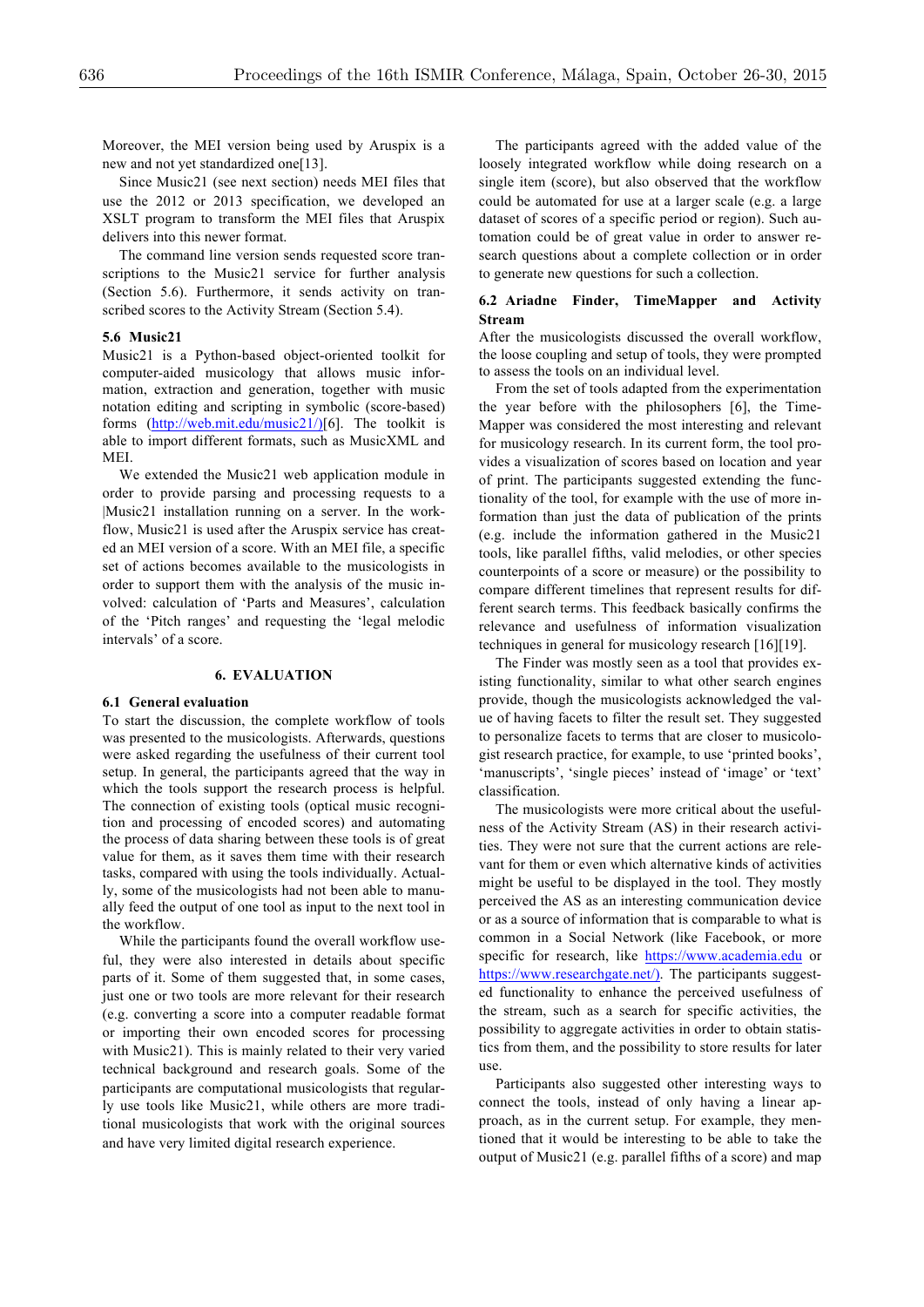the results, based on their location, with the TimeMapper. This can provide an overview of specific score characteristics and relate them to a particular location.

### **6.3 Aruspix and Music21**

While the Aruspix version included in our workflow does not have a visual frontend for the users, the musicologists acknowledge its importance in the workflow. As mentioned, optical music recognition (OMR) is a crucial step for them [11][12][13][14]. Regarding the current output of this tool, the musicologists would appreciate to see the encoding result and the percentage of errors after the OMR process. While in other sciences, researchers are used to work with and accept a certain percentage of errors, these may not be well accepted in the musicology domain where there is much less of a tradition to work with data that include errors. Nevertheless, the musicologists appreciate what is happening behind the scenes and how good the obtained encoding is, and believe that the results could build trust from the user in the system. Moreover, information about errors can be used as a feedback mechanism for Aruspix: study participants mentioned that they wanted such a facility to be as simple as possible but at the same time complete enough to get the desired information.

The Music21 web interface was one of the most interesting tools for the musicologists. Besides the textual rendition of the analytical results, the participants would also like access to plots or statistics (e.g. note distribution), as these could be more helpful in order to identify characteristics of a score. Currently, the Music21 interface only supports a specific set of generic calculations and processes [6]. The participants would like to have the freedom to build their own analysis, via text or through a graphical user interface.

## **6.4 Other comments**

During the face-to-face evaluation session, the participants provided suggestions about the tools and the workflow, but also about the underlying concepts. For example, some users suggested being able to push the generated encoded scores by Aruspix (MEI or MusicXML) back into the Europeana repository, so that we would use OMR technology to generate metadata, as in [12][14]. Likewise, results created with the Music21 toolkit could be considered as metadata of a particular composition, and as such could also be fed back into the Europeana Cloud repository. Such an approach would enable sharing intermediate research results with peers and a more Science 2.0 approach to research [17].

While it was not the direct scope of our work, the participants made a number of suggestions for enhancing the specific usability of the tools and providing a nicer user interface overall.

Finally, the participants suggested additional tools or functionality to be considered. These included:

> Possibility to run batch processes, in order to get a broader overview of music characteristics of a set of scores.

- Support for playback mechanisms in Music21 (or Aruspix), in order to be able to validate and confirm the automatic encoding by listening to the result.
- Possibility to annotate directly into the digital version of a score.
- Possibility to create their own visualizations based on the data obtained from different tools, especially from the Music21 output.
- Inclusion of additional musicology resources, for example from http://www.diamm.ac.uk/.

#### **7. CONCLUSION AND FUTURE WORK**

Basically, the User-Centered Development process seems to work as intended: the target users positively evaluated the end result. An important issue for the next cycle is to connect the frontend tools for researchers with the actual backend infrastructure of Europeana Cloud, which has progressed into deployment while our work was taking place. This integration in the production system will enable us to work with more comprehensive content collections.

It is clear from the results that we obtained that there is substantial potential to support novel research methods on large-scale collections of music sources, using technologies like Optical Music Recognition, information visualization, loose coupling of tools, and flexible search. Our work illustrates how this can help researchers in Early Music to carry out existing research in more efficient and effective ways, and even address research questions that are hard or impossible to work on with more traditional means. As such, the potential for a Science2.0 approach to musicology is quite considerable.

#### **8. ACKNOWLEDGEMENT**

We gratefully acknowledge the support of the Europeana Cloud project, funded under the ICT Policy Support Programme (ICT PSP) as part of the Competitiveness and Innovation Framework Programme by the European Community (grant agreement no. 325091).

We are very grateful for the intensive discussions and detailed feedback from the following Early Music musicologists: Frans Wiering (Utrecht University), Reinier de Valk (City University London), Eliane Fankhauser (Utrecht University), Laurent Pugin (RISM Switzerland) and Peter van Kranenburg (Meertens Institute - KNAW)